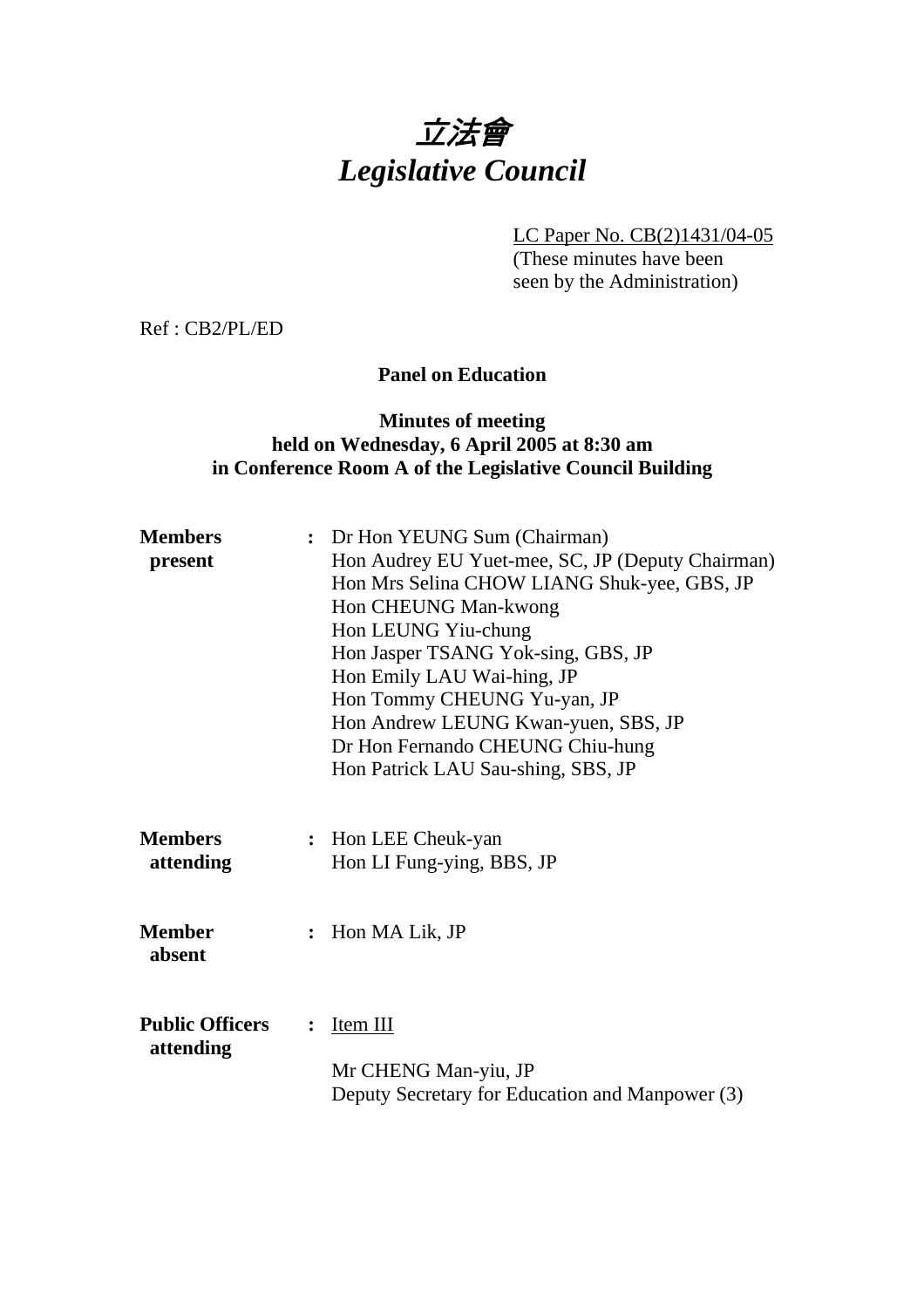Mrs Betty IP TSANG Chui-hing

Principal Assistant Secretary (School Administration & Support), Education and Manpower Bureau

#### Item IV

Mr Michael TIEN

Chairman of Working Group on Review of Secondary School Places Allocation and Medium of Instruction for Secondary Schools

Dr Anissa CHAN

Member of Working Group on Review of Secondary School Places Allocation and Medium of Instruction for Secondary Schools

Dr CHEUNG Kwok-wah

Member of Working Group on Review of Secondary School Places Allocation and Medium of Instruction for Secondary Schools

Sr WONG May-may

Member of Working Group on Review of Secondary School Places Allocation and Medium of Instruction for Secondary Schools

Professor LEE Wing-on

Member of Working Group on Review of Secondary School Places Allocation and Medium of Instruction for Secondary Schools

Mr FUNG Ka-ching

Member of Working Group on Review of Secondary School Places Allocation and Medium of Instruction for Secondary Schools

Mrs Cherry TSE

Member of Working Group on Review of Secondary School Places Allocation and Medium of Instruction for Secondary Schools

Mrs Fanny LAM

Member of Working Group on Review of Secondary School Places Allocation and Medium of Instruction for Secondary Schools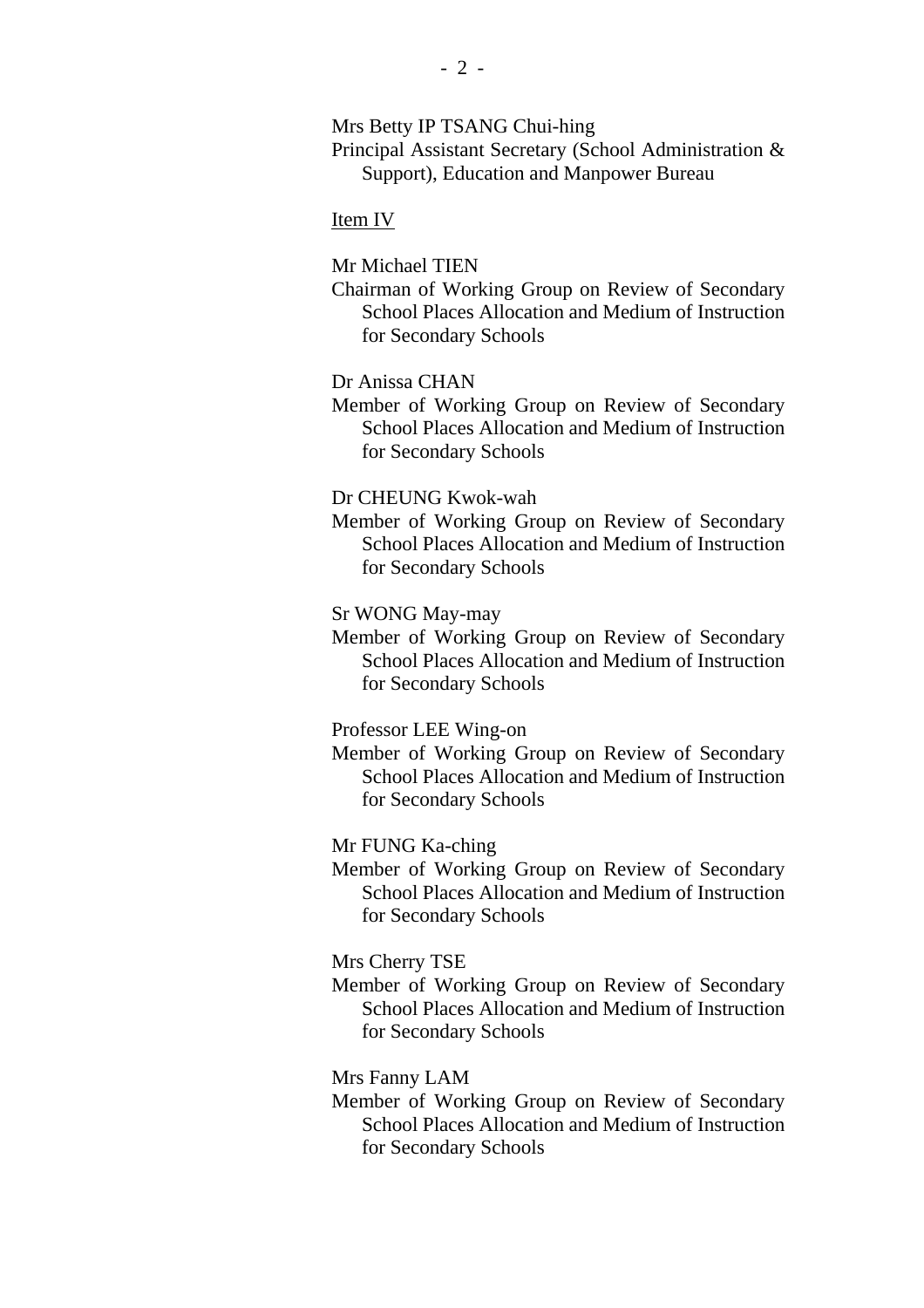| <b>Clerk</b> in | $\ddot{\cdot}$ | Miss Flora TAI                |
|-----------------|----------------|-------------------------------|
| attendance      |                | Chief Council Secretary (2)2  |
|                 |                |                               |
| <b>Staff</b> in |                | : Mr Stanley MA               |
| attendance      |                | Senior Council Secretary (2)6 |
|                 |                |                               |

#### **I. Information paper(s) issued since the last meeting**

Members noted that no information paper had been issued since the last meeting.

## **II. Items for discussion at the next meeting**  [Appendices I and II to LC Paper No. CB(2)1173/04-05]

2. Members noted the "list of outstanding items for discussion" and "List of follow-up actions" which were tabled at the meeting.

3. Members agreed to discuss the follow items at the next regular meeting scheduled for 9 May 2005 at 4:30 pm -

- (a) Use of Language Fund Proposals to strengthen support in language education at pre-primary and primary levels;
- (b) The Second Information Technology in Education Strategies; and
- (c) Funding flexibility and support measures for aided schools with incorporated management committees.

4. Regarding the item in paragraph 3(a), Ms Audrey EU suggested that the Administration should provide an overview of language education in Hong Kong and elaborate on how the Language Fund would be used to enhance language education in Hong Kong.

## **III. Financial assistance scheme for evening adult education courses**  [LC Paper No. CB(2)1173/04-05(01)]

### Introduction

5. At the invitation of the Chairman, Deputy Secretary for Education and Manpower (3) (DS(EM)3) briefed members on the main points of the Administration's paper on the subject. He highlighted that the proposed financial assistance scheme (the Scheme) for adult learners, if supported by the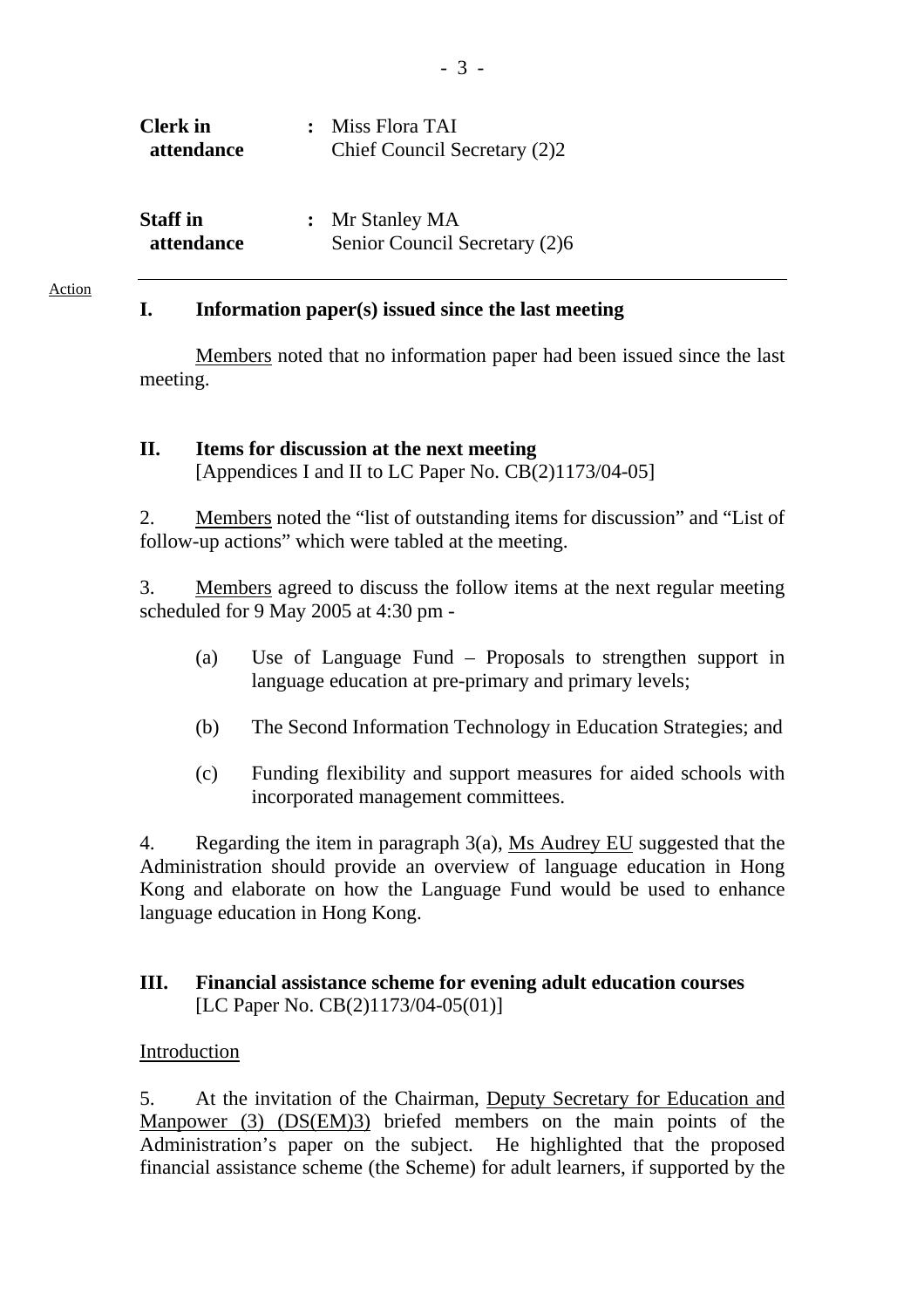Panel and approved by the Finance Committee (FC), would take effect from the 2005-06 school year for a period of three years. The operation of the Scheme would make reference to that of the existing Project Yi Jin (PYJ) which provided a basic subsidy of 30% of the course fees and a full fee remission to needy adult learners who met the prescribed criteria including the standard means test used for PYJ. Members noted that the Administration intended to submit the proposal to the FC for consideration at its meeting on 6 May 2005.

#### Impact of outsourcing

6. Mr CHEUNG Man-kwong said that at the meetings of the Panel on 7 and 28 April 2003, members had expressed strong reservations about the Administration's proposal to outsource the provision of government evening school courses operated by the Education and Manpower Bureau (EMB) to non-profit-making service providers. He pointed out that many members at that time had expressed concern about the increase in tuition fees after outsourcing which would affect student enrolment in these schools. However, the Permanent Secretary for Education and Manpower (PSEM) had assured members that the proposed outsourcing would not affect adult learners in pursuit of secondary education in evening schools as the Administration would provide financial assistance to the selected operators.

7. Mr CHEUNG Man-kwong pointed out that according to the response of the Secretary for Education and Manpower to the question raised by Mr LEUNG Kwok-hung on 2 February 2005, student enrolment of the subvented classes in evening adult education courses had decreased from 11 170 in the 2002-03 school year to 3 066 in the 2004-05 school year. He asked whether the Administration would agree that the decision to outsource the government evening school courses from the 2002-03 school year was a mistake. Contrary to the Administration's assurance, the decision had resulted in a substantial increase in tuition fees and subsequently a significant decline in student enrolment. Mr LEE Cheuk-yan also considered that the substantial increase of course fees was the major cause of the decrease in student enrolment after outsourcing.

8. DS(EM)3 responded that the decision to outsource the provision of government evening school courses from the 2002-03 school year was made having regard to the declining student enrolment of Government evening school courses in previous years. He considered that whether the continuing decline in student enrolment in these courses was merely a result of the outsourcing could not be ascertained at this stage, and the merits and demerits of the outsourcing had better be assessed together with other initiatives by the community as a whole.

9. DS(EM)3 said that the Government had introduced various initiatives to provide more diversified courses and training opportunities including PYJ to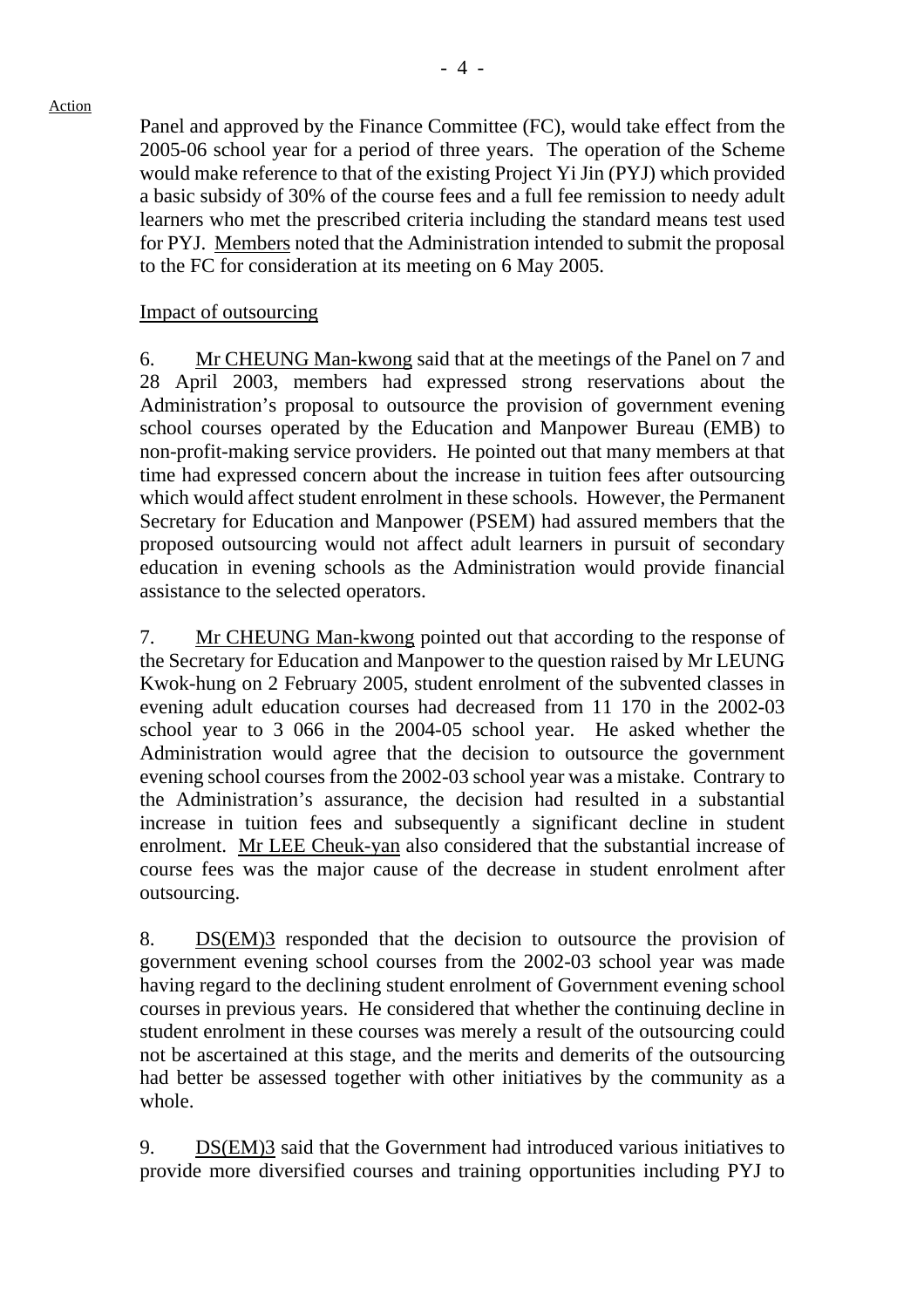adult learners in recent years. Nevertheless, the Administration acknowledged that some adult learners would prefer to pursue mainstream secondary school courses. In view of their needs, the Administration had discussed with some adult learner representatives and concern groups, and subsequently proposed the Scheme to provide financial assistance to adult learners in pursuit of traditional secondary school education.

### Level of subsidy

10. Mr CHEUNG Man-kwong considered that adult learners in subvented evening courses were mostly from low-income families which had difficulty to pay the high annual fees of about \$6,000, \$7,500 and \$9,600 for junior secondary, senior secondary and matriculation courses respectively. He considered it apparent that the high tuition fees had caused the large decrease in student enrolment. Mr CHEUNG asked why fee remission for subvented evening adult education courses under the Scheme should follow that of PYJ but not the low cost-recovery ratio of about 18% for day time primary and secondary education. He considered that given a budget surplus of \$3.8 billion in education in the 2004-05 financial year, the Scheme was not in conformity with the policy to reduce inter-generational poverty and provide more assistance to needy families.

11. DS(EM)3 acknowledged that enrolment of subsidized secondary courses for adult learners had decreased from about 6 800 in the 2002-03 school year to about 3 200 and 1 500 in the 2003-04 and 2004-05 school years respectively. He explained that the Scheme aimed to provide subsidy to adult learners in the light of the present circumstances. The Administration did not consider it appropriate to follow the previous subsidy model adopted for government evening secondary schools with the provision of nine-year free basic education as well as other courses and training opportunities to adult learners of different background in recent years. He pointed out that the Administration had taken the high dropout rate and cost-effectiveness of the former government evening secondary schools into consideration and formulated the Scheme under the broad direction of providing subsidies to adult learners direct and introducing means to bring down the level of school fees.

12. Mr LEE Cheuk-yan suggested that the Administration should consider waiving the rent of school premises for course providers so that they would have room to reduce tuition fees. DS(EM)3 responded that EMB would continue to explore with related bureaux and departments the feasibility of waiving the requirement for the selected operators to pay rents for the use of government school premises.

13. The Chairman pointed out that in the face of a knowledge-based economy, working adults who for various reasons had not attended or completed secondary education during their early ages should be provided with another opportunity to pursue secondary studies to enhance their ability to pursue higher level studies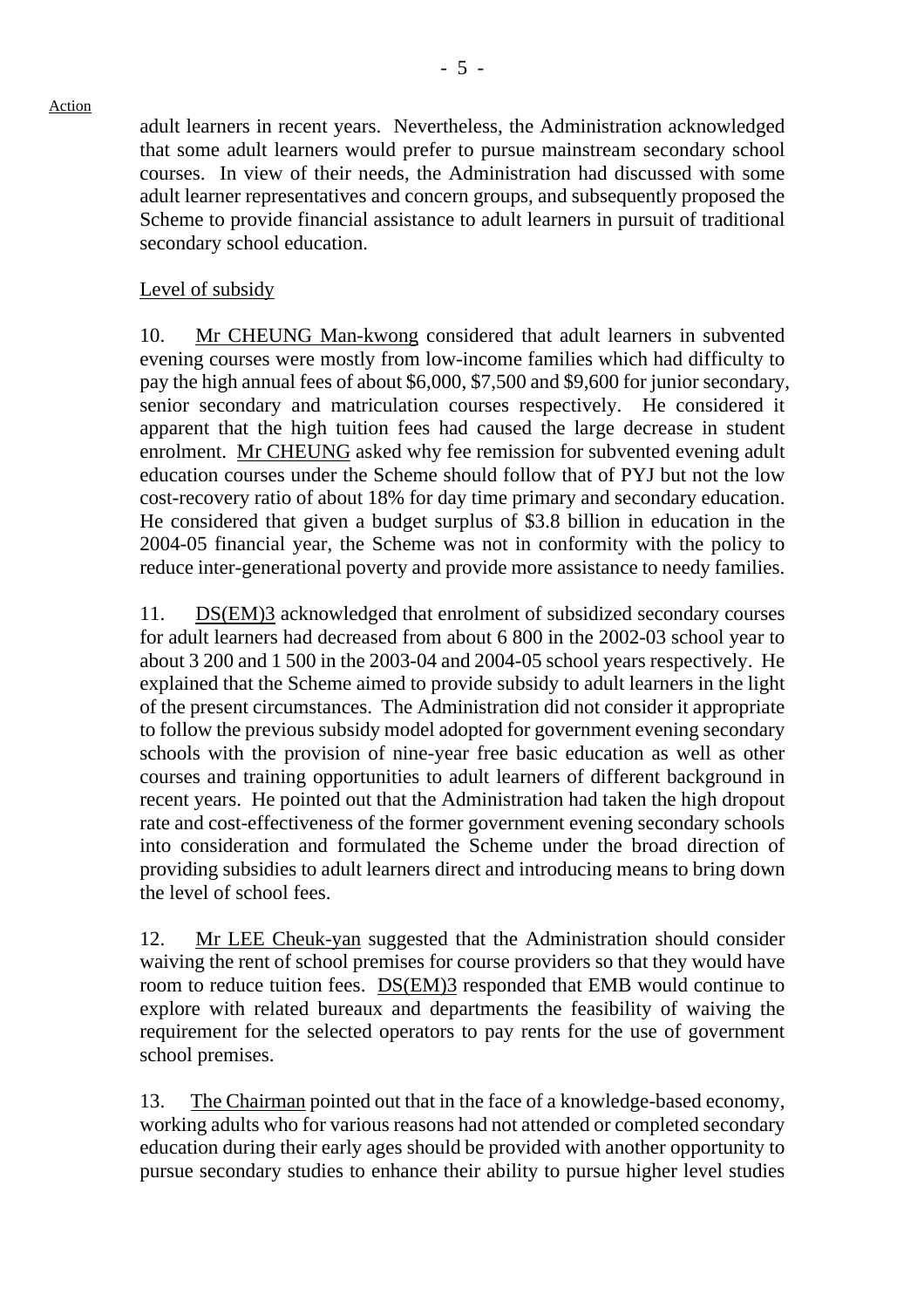and move upward along the social ladder. Citing the language proficiency requirements of Disney Land Corporation in its recruitment of frontline staff as an example, the Chairman pointed out that possession of formal academic qualification was important in seeking employment. He also requested the Administration to review the level of assistance provided under the Scheme.

14. DS(EM)3 responded that apart from evening secondary school courses, the Administration provided a range of other courses and training opportunities including basic education courses under the Adult Education Subvention Scheme, English Language courses under the Continuing Education Fund, various courses under the Employees Retraining Board and the Skills Upgrading Scheme, and PYJ which provided an alternative path for adult learners and some Secondary Five (S5) school leavers who had not attained five passes in HKCEE. He anticipated that members would consider the provision of education opportunities to adult learners from an overall perspective, and added that if members did not support the Scheme, the Administration would not submit the proposal to FC for consideration.

15. Mr CHEUNG Man-kwong expressed dissatisfaction that the Administration was making a threat to withdraw the Scheme if members did not give their support. He pointed out that the Administration had stated in paragraph 4 of its paper that there were adults who preferred taking the mainstream secondary courses and sitting for HKCEE instead of taking the alternative path of PYJ. He suggested that the level of assistance under the Scheme should follow the model for the previous Government evening secondary schools. Mr CHEUNG pointed out that given the decline in student enrolment, the additional resources required would only be in the range of a few millions. He saw no reason why the Administration could not provide more assistance to working adults.

16. DS(EM)3 clarified that he had no intention to threaten members but just to state the fact that the Administration would not submit the proposal to FC for consideration without the support of the Panel. He reiterated that there were diversified courses and training opportunities for working adults and in particular PYJ provided an alternative path for them to attain five passes in HKCEE. The Scheme was proposed as another alternative having regard to the needs of some adult learners who preferred to pursue mainstream secondary education.

17. Mr LEE Cheuk-yan said that at the Panel meeting on 7 April 2003, members and representatives of adult learners had emphasised that the increase of tuition fees after outsourcing would deter adult learners from enrolment. He pointed out that PYJ and courses offered by the Hong Kong Institute of Education were mainly short duration courses which were not accepted by employers as equivalent to five passes in HKCEE. He also pointed out that not every working adult met the requirement for enrolment in PYJ. He suggested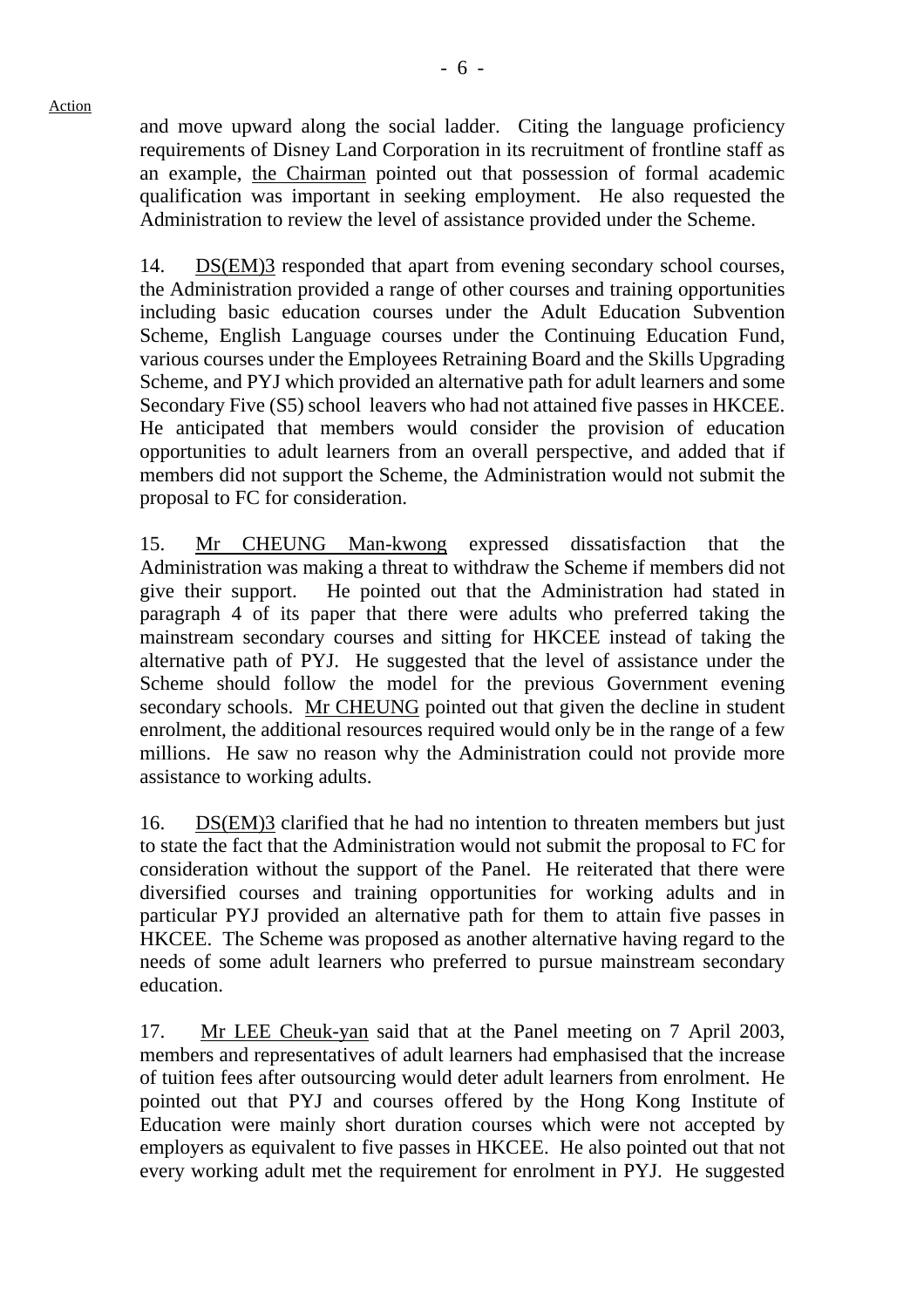Admin

that the Administration should improve the terms of the Scheme to assist adult learners who had the stamina to pursue secondary studies after work, in the light of its policy to reduce inter-generational poverty.

18. Ms LI Fung-ying said that a number of women organisations had expressed concern about setting the subsidy level of the Scheme at 30% of the course fees for all learners. She pointed out that many women, including those newly arrived from the Mainland, had not received free primary and junior secondary education during their early ages, and had financial difficulty to afford the high tuition fees of secondary courses available in the market. She considered that the Administration should review the subsidy level of the Scheme in the light of affordability of low-income families and its policy to alleviate the problem of poverty in the community.

19. DS(EM)3 responded that there were different subsidy schemes for adult learners of different background to pursue academic studies and vocational training. The Administration did not consider that the provision of the previous Government evening secondary school courses was in line with the current development of adult education in the circumstances. The Administration, however, acknowledged the need to provide the Scheme for adult learners who preferred to enrol in mainstream senior secondary studies, and would review the Scheme, if approved, in the third year of its operation.

20. Ms Emily LAU and Dr Fernando CHEUNG agreed that the Government should review the Scheme to provide more subsidies to needy adults in the light of its policy to reduce inter-generational poverty. Ms LAU considered that given a budget surplus of \$3.8 billion in education, the allocation of \$12 million for implementation of the Scheme each for three years was not in line with the community expectation that the Government should invest more in education. Ms LAU asked the Administration to trace the causes of the decline in enrolment and review the subsidy level under the Scheme.

21. Responding to Ms Emily LAU, DS(EM)3 pointed out that it would be difficult to locate the adult learners who had switched their studies from the former Government evening secondary schools to other continuing education programmes. He, however, agreed to provide the enrolment in other continuing education programmes for members' reference.

Inclusion of junior secondary courses under the Scheme

22. Mr LEE Cheuk-yan expressed appreciation of the Administration's positive response to the request of a Group of Legislative Council Members and representatives of adult learners for the provision of financial assistance to needy adult learns attending mainstream secondary course. He suggested that the Administration should expand the scope of the Scheme to cover junior secondary courses so that working adults not eligible for enrolment to senior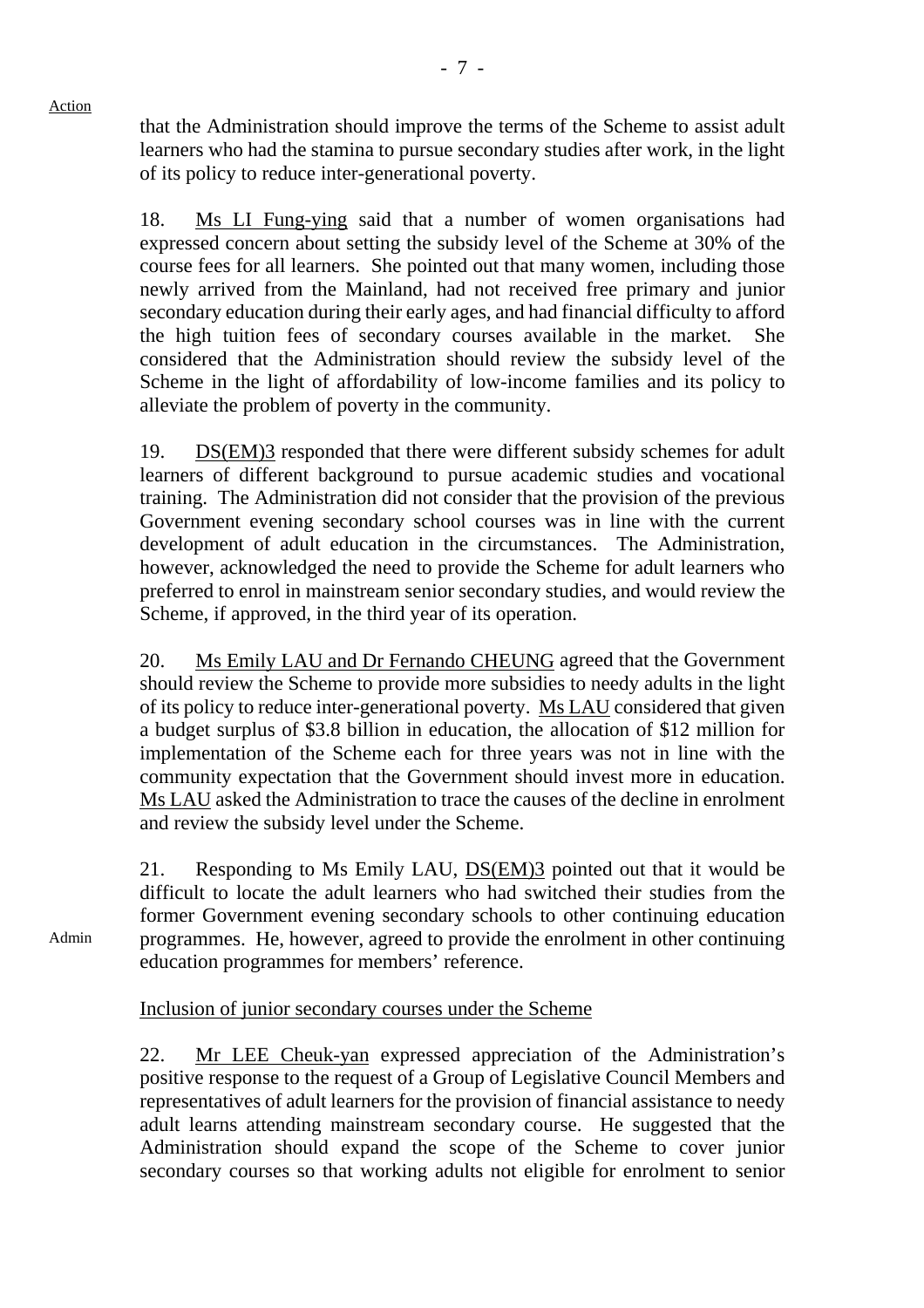secondary courses could attend junior secondary courses first. Mr LEE pointed out that if the Scheme only covered senior secondary education, the demand for it would diminish after three years' time as there would not be many students progressing from junior secondary course to enroll.

23. DS(EM)3 responded that the Administration considered it inappropriate to subsidise evening junior secondary courses. He pointed out that with the provision of nine-year free education in 1978, most adults were now qualified for enrolment in senior secondary courses. Adults without the requisite qualification could pursue the basic education courses under the Adult Education Subvention Scheme first.

24. The Chairman considered that the Government should provide appropriate assistance to adult learners who wished to attend junior and senior secondary education, and sit for HKCEE. Mr LEE Cheuk-yan requested the Administration to elaborate on the basic education courses under the Adult Education Subvention Scheme which would prepare adult learners to sit for HKCEE.

25. Principal Assistant Secretary (School Administration & Support), Education and Manpower (PAS(SAS)EM) explained that the Administration considered it more appropriate for adult learners to attend modular courses on language, generic skills, numeracy and information technology than to attend the traditional secondary courses in pursuing further studies. She pointed out that under the Adult Education Subvention Scheme, the Administration provided subsidies to non-governmental organisations which operated a wide range of formal and non-formal courses at different levels for adults of different background. At present, under the purview of General Education Courses, a total of 39 programmes and 140 classes were in operation to cater for the diverse needs of adult learners, including basic education programmes at junior secondary levels for adults who wish to pursue senior secondary studies. She added that EMB would also collaborate with selected course operators on provision of tailor-made curriculum at S4 to prepare adult learners to attend programmes leading to HKCEE.

26. Mr LEE Cheuk-yan asked about the duration of the General Education Courses for adults under the Adult Education Subvention Scheme. PAS(SAS)EM replied that depending on the level of the modulus/programmes concerned, the duration of the courses under the Adult Education Subvention Scheme ranged from about 20 to 50 hours.

27. Dr Fernando CHEUNG considered that the community should provide a second opportunity for vulnerable groups, in particular working adults and new immigrants aged 16 or above who did not have the opportunity to receive nine-year free basic education, to pursue secondary education. He expressed support for the inclusion of junior secondary courses in the Scheme.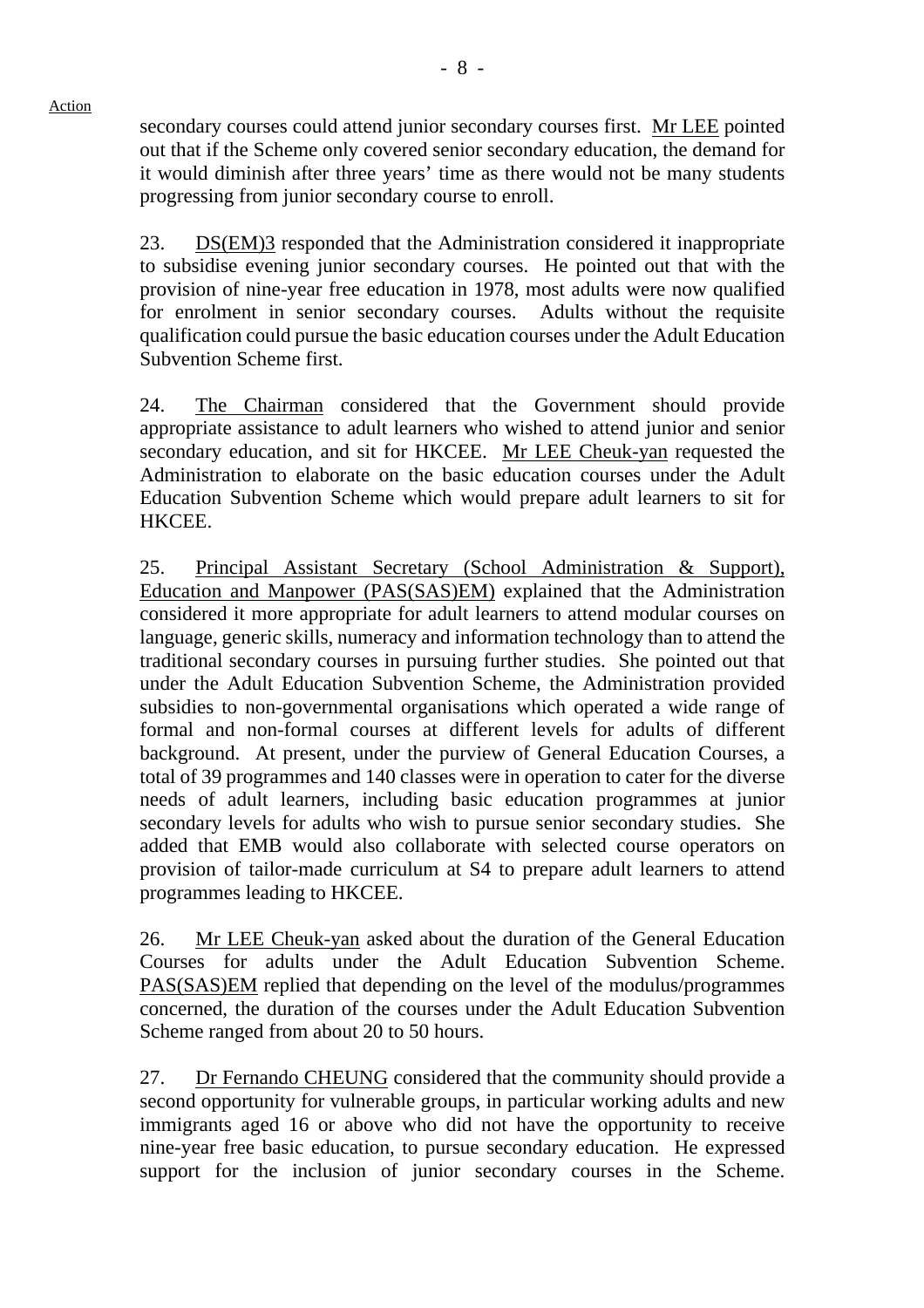Dr CHEUNG further pointed out that completion of the short duration continuing education courses under the various subsidy schemes could not be equivalent to attainment of five passes in HKCEE which was commonly recognised by employers as a basic qualification requirement and by various educational institutions for enrolment to higher level studies.

28. Ms LI Fung-ying expressed dissatisfaction that while the Administration had encouraged adult learners to pursue non-mainstream studies, only formal academic qualifications were emphasised in the qualifications framework. Ms LI considered that the Administration should incorporate the academic status of the various adult education courses into the qualifications framework before its implementation for some 20 professions from 2006. She requested the Administration to specify the interfaces between the various education systems including adult education, and provide multiple pathways for acquisition of academic qualifications for adult workers to follow. DS(EM)3 replied that EMB would examine these issues in the course of developing the qualifications framework.

## Follow-up

29. The Chairman requested the Administration to consider members' requests of including junior secondary courses and revising the level of subsidy under the Scheme. Ms Emily LAU suggested that the Administration should provide an advanced copy of its proposal to the Panel well in advance for members' prior consideration so that the Panel might convene another meeting to further discuss the matter. The Administration agreed.

[*Post-meeting note* : The advanced copy of the Administration's proposal to be submitted to the Finance Committee for consideration at its meeting on 6 May 2005 was circulated to members vide LC Paper No. CB(2)1344/04-05(01) on 21 April 2005.]

**IV. Review of the medium of instruction for secondary schools and secondary school places allocation** 

[File Ref : EMB (EC)101/55/1/C, Annex A to File Ref : EMB (EC)101/55/1/C, LC Paper Nos. CB(2)1186/04-05(01) and (02) and CB(2)1214/04-05(01)]

30. At the invitation of the Chairman, Mr Michael TIEN, Chairman of the Working Group on Review of Secondary School Places Allocation and Medium of Instruction of Secondary Schools (Chairman of the Working Group), presented the response of the Working Group to the views and concerns of the deputations expressed at the meeting on 14 March 2005 as detailed in his speaking note which was tabled at the meeting and subsequently issued vide [LC Paper No. CB(2)1214/04-05(01)].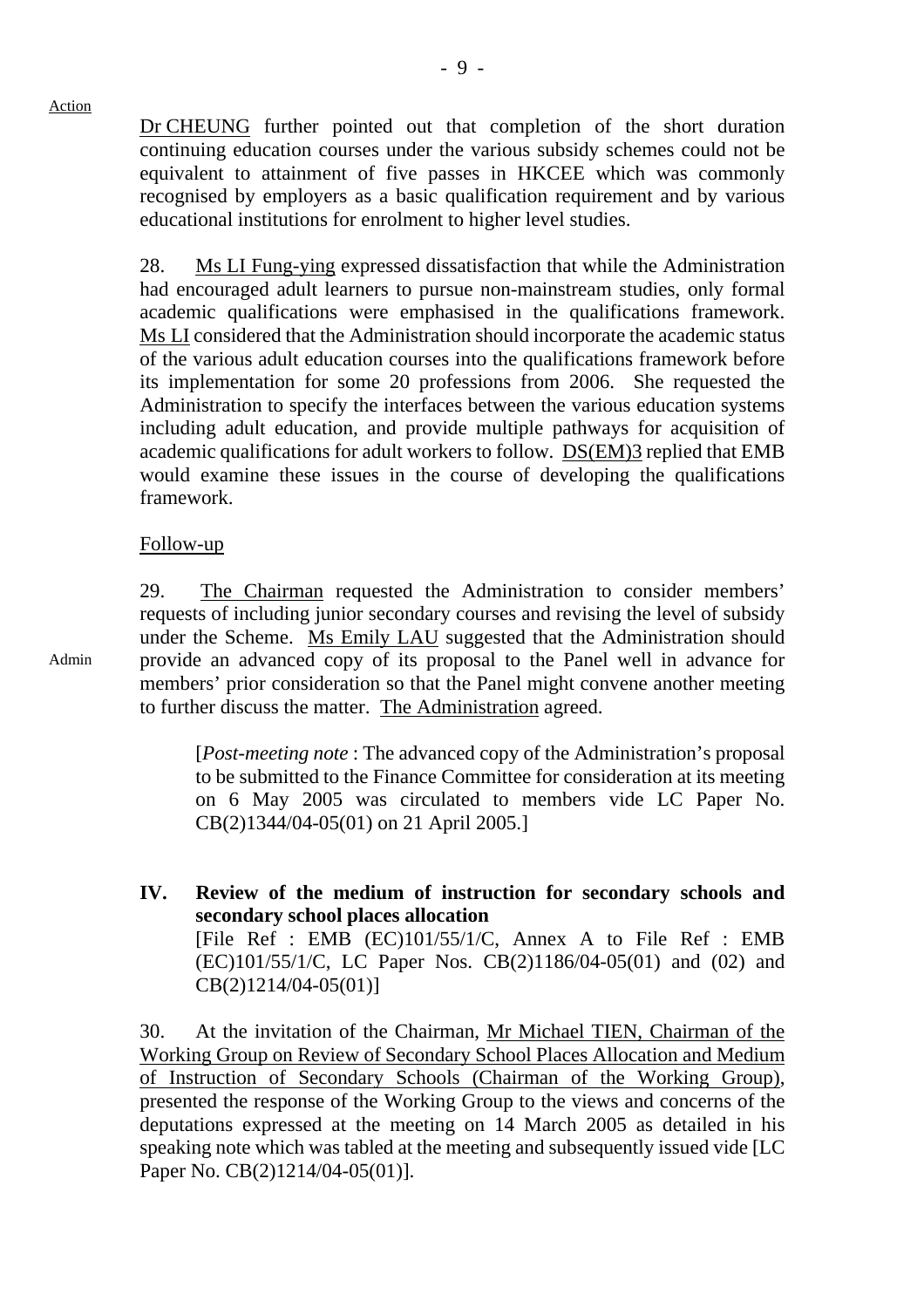## The Medium of Instruction (MOI) policy

31. Ms Audrey EU said that students' potential to learn in English at the age of 12 to 13 would vary from students to students and it would be too early to label their ability to learn through English by their performance at primary five (P5) and six (P6) levels. She asked whether the Working Group would take into consideration the performance and abilities of the graduate students of a secondary school to learn through English in determining whether the school could use English as MOI.

32. Chairman of the Working Group responded that it would be very complicated to establish a measurement of students' English proficiency at the exit point and the provision of exemption from the requirement that a school adopting English as MOI (EMI school) should have 85% S1 students being capable of learning through English. He explained that students' performance in English in HKCEE after completion of S5 would depend on a number of factors including their proficiency level at the S1 intake. He pointed out that the development of a reliable and accurate formula for assessing the progress of students' English proficiency between start of S1 and end of S5 in an EMI or a school adopting Chinese as MOI (CMI school) would be extremely complex and controversial. For instance, there would be heated debate on whether a school's absolute results in HKCEE or value-addedness should be taken as an output indicator and in how many subjects. In addition, it would create pressure on the students in an EMI school if their progress in English proficiency would be taken into account to determine the school's MOI in the future.

33. Chairman of the Working Group also questioned the need to use English as MOI for children at the age of 12 to 15 in S1 – S3 classes during the stage of nine-year free basic education. He considered it more appropriate to let  $S1 - S3$ students continue to learn in mother tongue and switch to learn in English at S4 if appropriate. He clarified that the Working Group did not oppose that students who were capable to learn through English should be provided with the opportunity to do so. He pointed out that students in CMI schools were now happier and more proactive to learn in classes. He added that though there was still a general bias towards EMI, there was also a rising trend for school choices to be decided by the factors other than the MOI. One of the illustrations was that many parents had now chosen to apply to CMI schools at the Discretionary Stage of Secondary School Places Allocation (SSPA) exercise and included CMI schools in their top three choices of secondary schools at the Central Stage Overall, some 80% students were allocated to a school of their top three choices in the recent SSPA exercise.

34. Chairman of the Working Group stressed that the Working Group had considered a number of measures to improve the English proficiency of students in CMI schools, and had finally recommended that CMI schools should be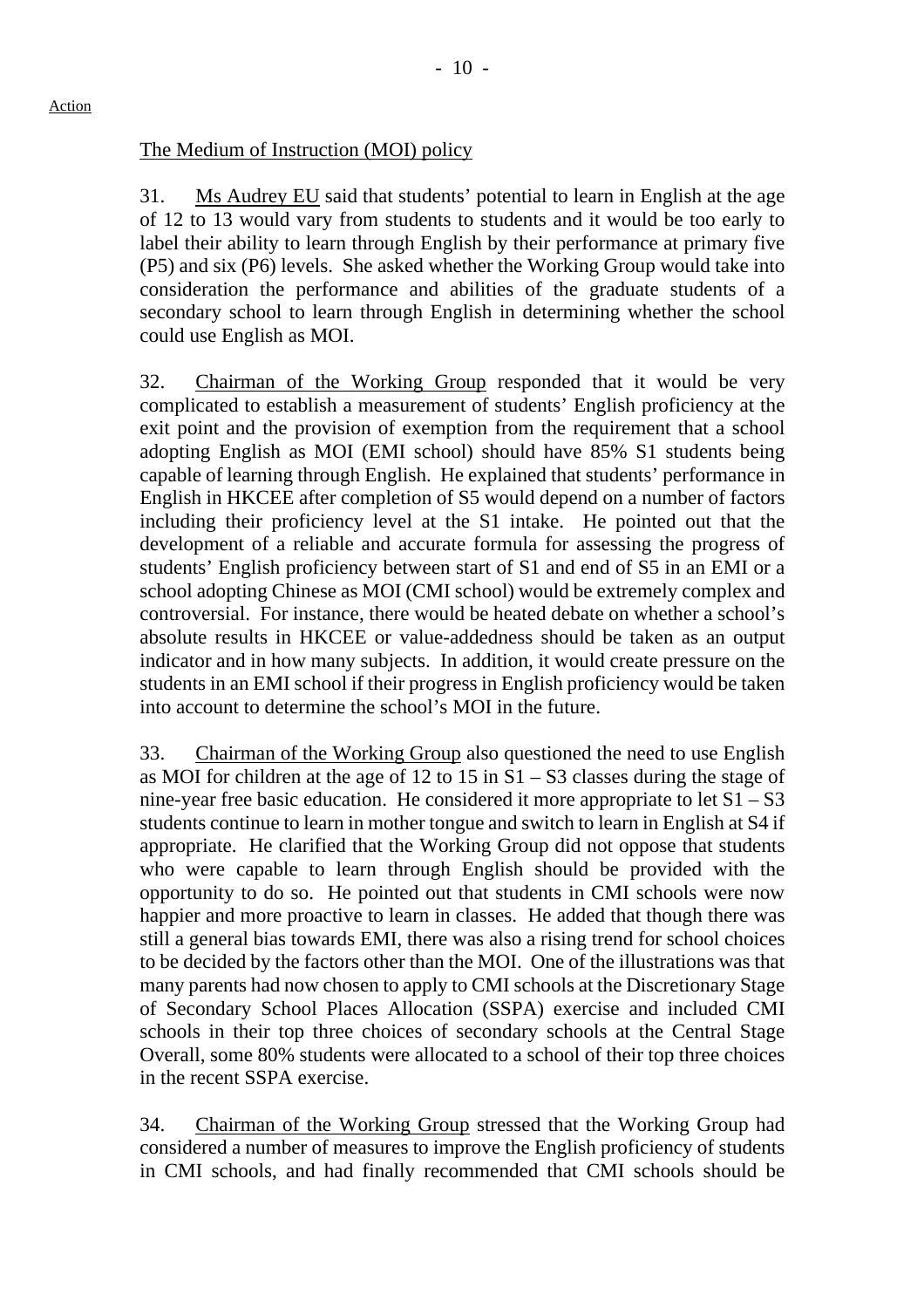allowed to allocate, on top of English Language lessons, no more than 15% of the lesson time in S1-S3 for extended learning activities through English on condition that the normal teaching and learning of the content subjects would not be adversely affected. The Working Group anticipated that the recommendation could narrow the disparity between CMI and EMI schools in terms of students' exposure to English. Nevertheless, the Working Group would consider further measures to raise CMI students' interest and proficiency in English.

35. Ms Audrey EU said that while she agreed to the view that the English proficiency of a student in an EMI school was not necessarily high and that of a student in a CMI school was not necessarily low, she considered that education should aim to enhance students' language ability, i.e. biliterate in written Chinese and English and trilingual in Cantonese, Putonghua and spoken English so that the competitiveness of Hong Kong as an international commercial and financial centre could be maintained in the long run. From this perspective, Ms EU considered that the top 40% S1 students who were able to learn through English should be provided with sufficient exposure to English. She asked whether the Working Group would examine the impact of implementing its proposals on student enrolment in EMI schools in the long term. She considered that the number of EMI schools might decrease as a result of the prescribed criteria of student ability.

36. Chairman of the Working Group responded that the Working Group had not attempted to project the number of EMI schools after implementation of the MOI proposals in September 2007. Nor did the Working Group had any intention to restrict the number of EMI schools by adopting the requirement in the Medium of Instruction Guidance for Secondary Schools (the Guidance) that at least 85% of the student intake at S1 in an EMI school should be able to learn through English. He stressed that the Working Group was concerned about the overall effectiveness of teaching and learning in secondary schools and not the number of EMI or CMI schools after implementation of the proposed MOI policy.

37. Ms Audrey EU remarked that she considered it important that the Administration should explain how its MOI policy would facilitate enhancement of students' language ability and competitiveness of Hong Kong as an international metropolis in the long term.

38. Chairman of the Working Group responded that the Working Group considered that enhancing students' language ability was vital in maintaining the competitiveness of Hong Kong as an international metropolis. He considered that there were diverse pathways to enhance students' language ability and learning through EMI was only one of them.

39. Referring to the submission of the Pun U Association Wah Yan Primary School Parents Teachers Association [LC Paper No. CB(2)1054/04-05(02)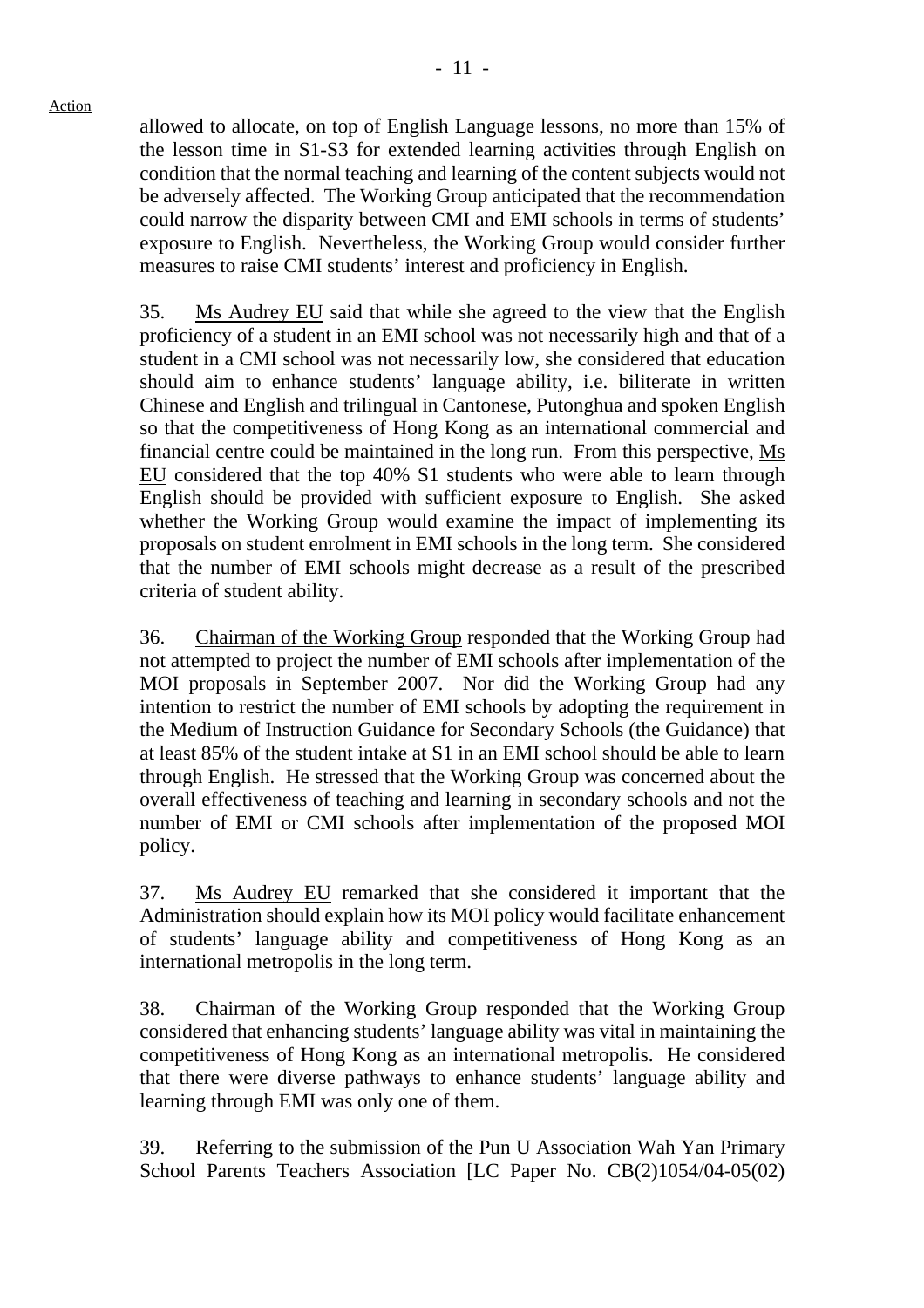(revised)], Ms Emily LAU said that many parents shared the concern of the Association that the Administration should adopt a consistent MOI policy for parents to follow. Ms LAU agreed that the Administration should review the Guidance published in September 1997 in a prudent, comprehensive and fair manner, and defer implementation of any policies aiming to expand the scope of mother-tongue teaching in school education.

40. Chairman of the Working Group responded that the Working Group supported the broad direction of the MOI policy set out in the Guidance, i.e. all secondary schools should adopt mother-tongue teaching at junior secondary levels and schools using English as MOI should fulfill the three prescribed criteria of student ability, teacher capability and support measures. The Working Group, however, considered that the Guidance would be more readily accepted by schools if it had been implemented with an objective mechanism, and therefore had elaborated on the three prescribed criteria in paragraphs 10 - 15 of the consultation document.

41. Dr Anissa CHAN said that members of the Working Group had visited CMI and EMI schools of different types and observed the implementation result of the Guidance on the effectiveness of teaching and learning activities in classes. As a result of these visits and observations, the Working Group recommended that teachers in EMI schools should be able to communicate the subject content to students intelligibly and their use of English should have no adverse impact on students' acquisition of the English language. In addition, students in EMI schools considered that they could learn more effectively in mother tongue and teachers in CMI schools considered the provision of not more than 15% of the total lesson time in  $S1 - S3$  for extended learning activities conducted through English would facilitate some schools' change of MOI from Chinese to English for individual subjects at senior secondary levels. Ms Emily LAU remarked that the Working Group should provide information on its review of the Guidance for members' information, if available.

42. Dr Fernando CHEUNG said that he was confused by the considerations of the MOI policy. While the Working Group upheld the rectitude and insisted that students learned best in their mother tongue, it recommended that EMI schools should continue to operate and only students with good academic results would be allowed to learn in non-mother tongue. He considered implementation of the bifurcation approach to maintain the distinction between EMI and CMI schools too early for junior secondary education, and its adverse labelling effect on students in CMI schools unacceptable. Dr CHEUNG also considered that the prescribed criteria for EMI schools had reinforced the conception of the better quality of education and students in EMI schools. He also queried the rationale for specifying the percentage of lesson time for individual subjects, given that EMB advocated the implementation of school-based management.

43. Chairman of the Working Group said that he had asked the same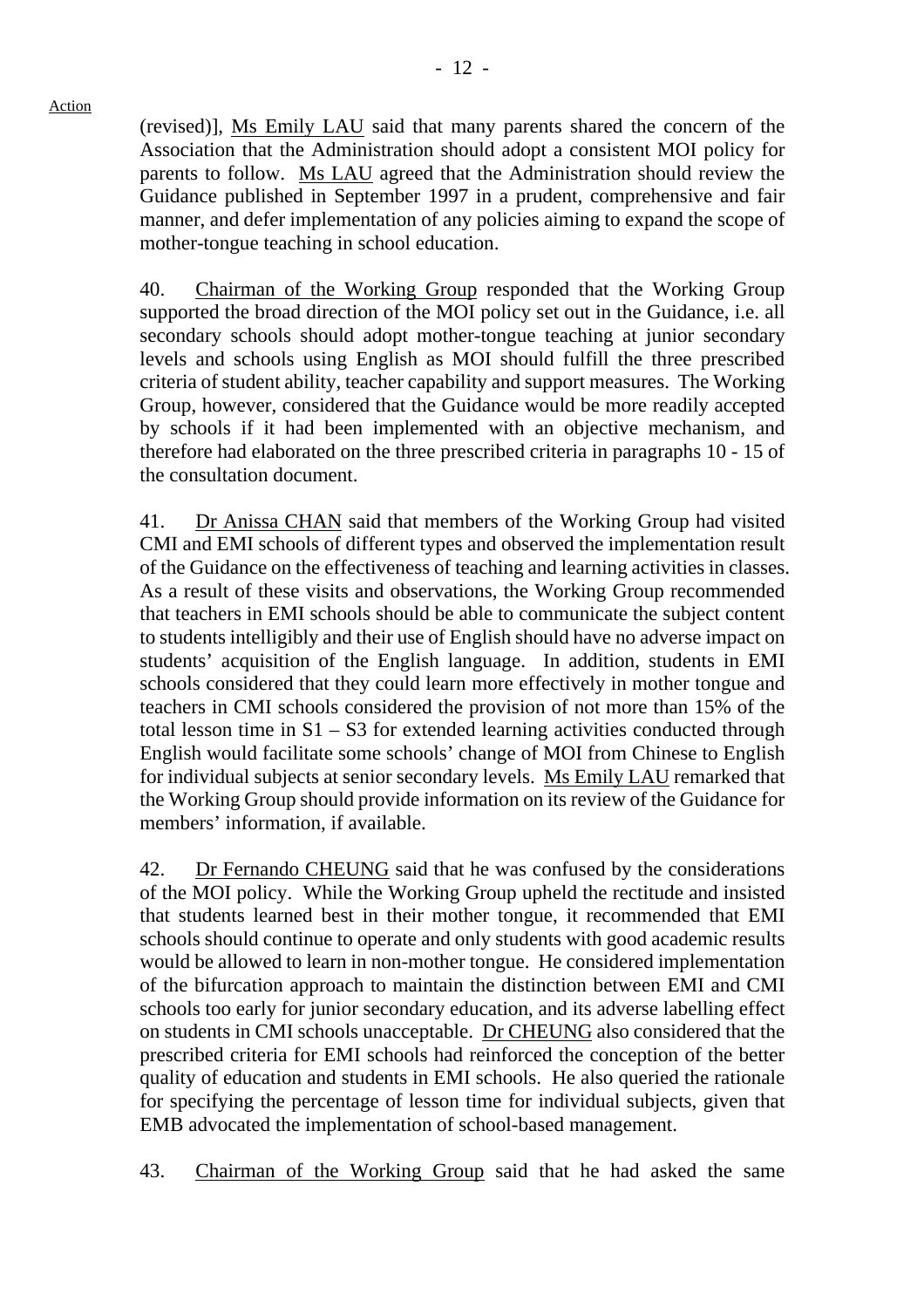questions raised by Dr Fernando CHEUNG at the first few meetings of the Working Group, and was subsequently convinced that mother-tongue teaching should be encouraged since students learnt best in mother tongue and EMI teaching should only be allowed subject to fulfilment of prescribed criteria which were proposed to help assure learning effectiveness. He explained that the Working Group well understood that if all secondary schools adopted Chinese as MOI for their  $S1 - S3$  classes, there would be no labelling effect on CMI schools and their students. If students with good academic performance could learn in mother tongue, they would have plenty of time to improve their English proficiency while avoiding possible dip in the performance in other subjects. The Working Group, however, had to consider the circumstances in Hong Kong and parents' aspirations when formulating its proposals in MOI, and the Working Group sought to strike a right balance among various factors.

44. Chairman of the Working Group further pointed out that mother-tongue teaching had all along be advocated by academics and supported by research findings since the early eighties, but firm implementation of the policy on mother-tongue teaching took place only in the 1998-99 school year. Before the implementation of the Guidance in 1998, most secondary schools claimed to adopt EMI teaching. In reality, teaching in most of these secondary schools was actually conducted mainly in Cantonese though English textbooks were used and assessment was conducted in English. As a result, students experienced great difficulties in learning nor was their English improved. Some even lost their interest in learning. He anticipated that as the merits of mother-tongue teaching became more evident, the community as a whole would accept the adoption of mother-tongue teaching in all secondary schools.

45. Dr Fernando CHEUNG asked whether the proposals of the Working Group would enhance the acceptability of mother-tongue teaching and convince parents to send their children to CMI schools in the long term.

46. Chairman of the Working Group responded that although the labelling effect on CMI schools would still persist, the Working Group anticipated that implementation of the proposals in the consultation document would enhance learning effectiveness and prove the merits of mother-tongue teaching in the long term. Professor LEE Wing-on supplemented that the Working Group had consulted CMI schools on ways to reduce the labelling effect of the bifurcation approach on CMI schools and so far no workable option had been identified.

47. Mr LEUNG Yiu-chung asked whether the Working Group had made its proposals on MOI from an educational point of view. He considered that students should be provided with a choice to attend CMI or EMI schools. Mr LEUNG also pointed out that students could also learn well if English textbooks were used but teaching was conducted in mother tongue.

48. Chairman of the Working Group responded that some principals had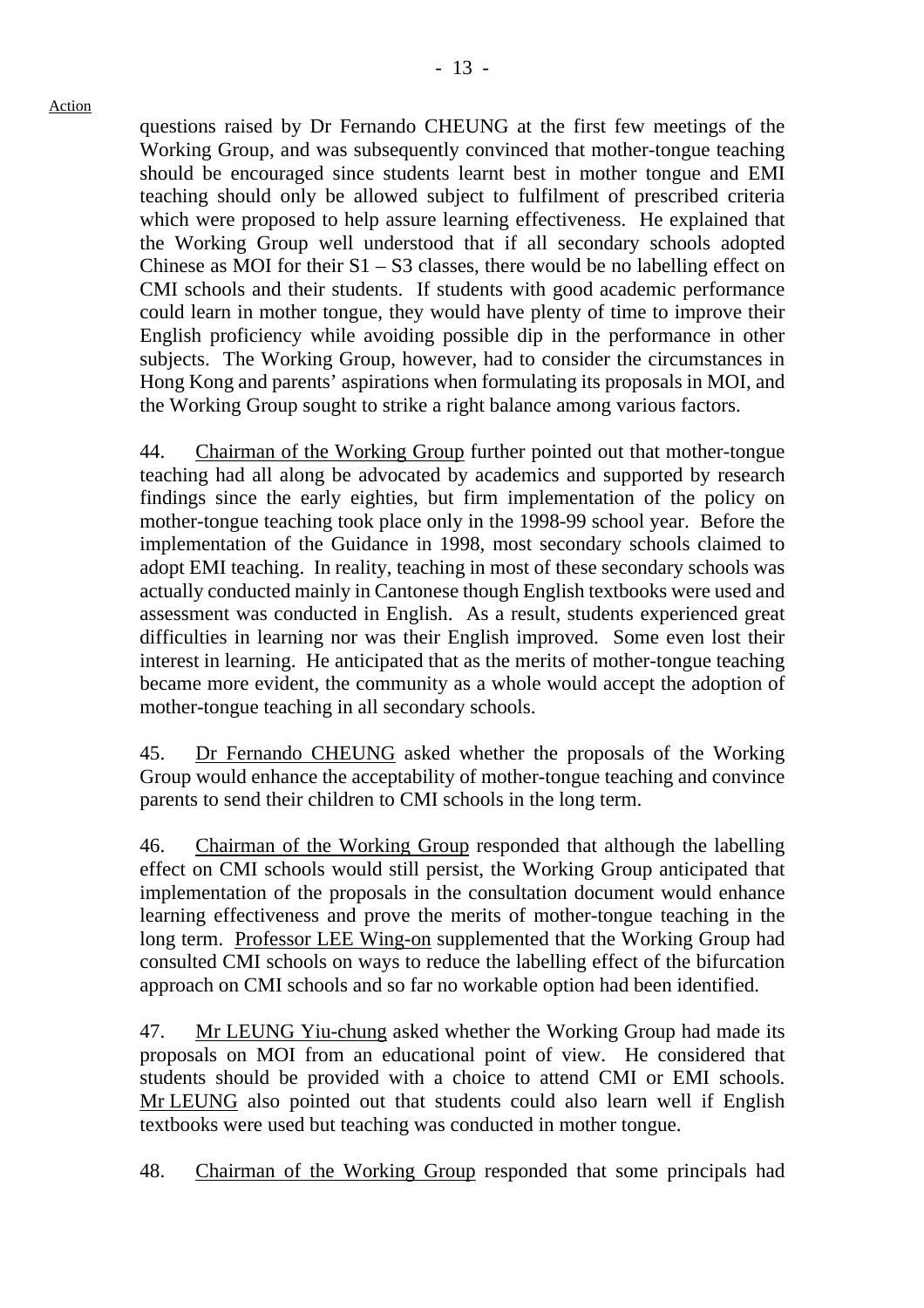pointed out that even the top students in EMI schools would learn abstract theories and concepts in individual subjects better through mother tongue. They strongly objected to adopting mix-code teaching in junior secondary education as using English textbooks and English for examination would pose great difficulties to most students. Professor LEE Wing-on supplemented that the Working Group recommended mother-tongue teaching based on educational considerations.

49. Mr LEUNG Kwan-yin expressed appreciation that the Working Group had given priority consideration to the learning needs of students in formulating education policies. He anticipated that members of the Working Group would explain their educational beliefs to stakeholders during the consultation period. He considered that the overall English standard in Hong Kong had declined and asked whether the Working Group could provide empirical data to sustain the educational belief that mother-tongue teaching could enhance students' learning effectiveness.

50. Mrs Cherry TSE responded that Annex 2 of the consultation document provided a list of MOI-related research studies which were conducted in the past two decades. In brief, the researches had confirmed the merits of mother-tongue teaching in enhancing learning effectiveness. She added that the first cohort of students to experience the MOI Guidance was now at their S7 studies; and thus, the less-than-desirable English proficiency of graduates and undergraduates that many lamented could not be attributed to the MOI Guidance, but rather to the laissez-faire regime prior to that.

51. Mr Tommy CHEUNG pointed out that people would formulate their views on education based on their preference. He considered that the current MOI policy which allowed the operation of both EMI and CMI schools should continue until there were substantial justifications for any change. He asked how the Working Group could quantify the views of stakeholders for making decision on whether a change of MOI was justified.

52. Chairman of the Working Group responded that the Working Group would carefully consider the views and suggestions of stakeholders, and would adopt feasible suggestions which would balance the conflicting views among stakeholders without affecting the quality of education.

53. Mrs Selina CHOW considered that the core issue was whether secondary schools in Hong Kong should all be CMI schools or whether some EMI schools should continue to operate in Hong Kong. She considered that given the cultural and political background of Hong Kong and the preference of parents, EMI schools should continue to exist. She suggested that the Government should endeavour to promote a positive image of CMI schools in the community and provide more resources to CMI schools to enhance the English proficiency of their students.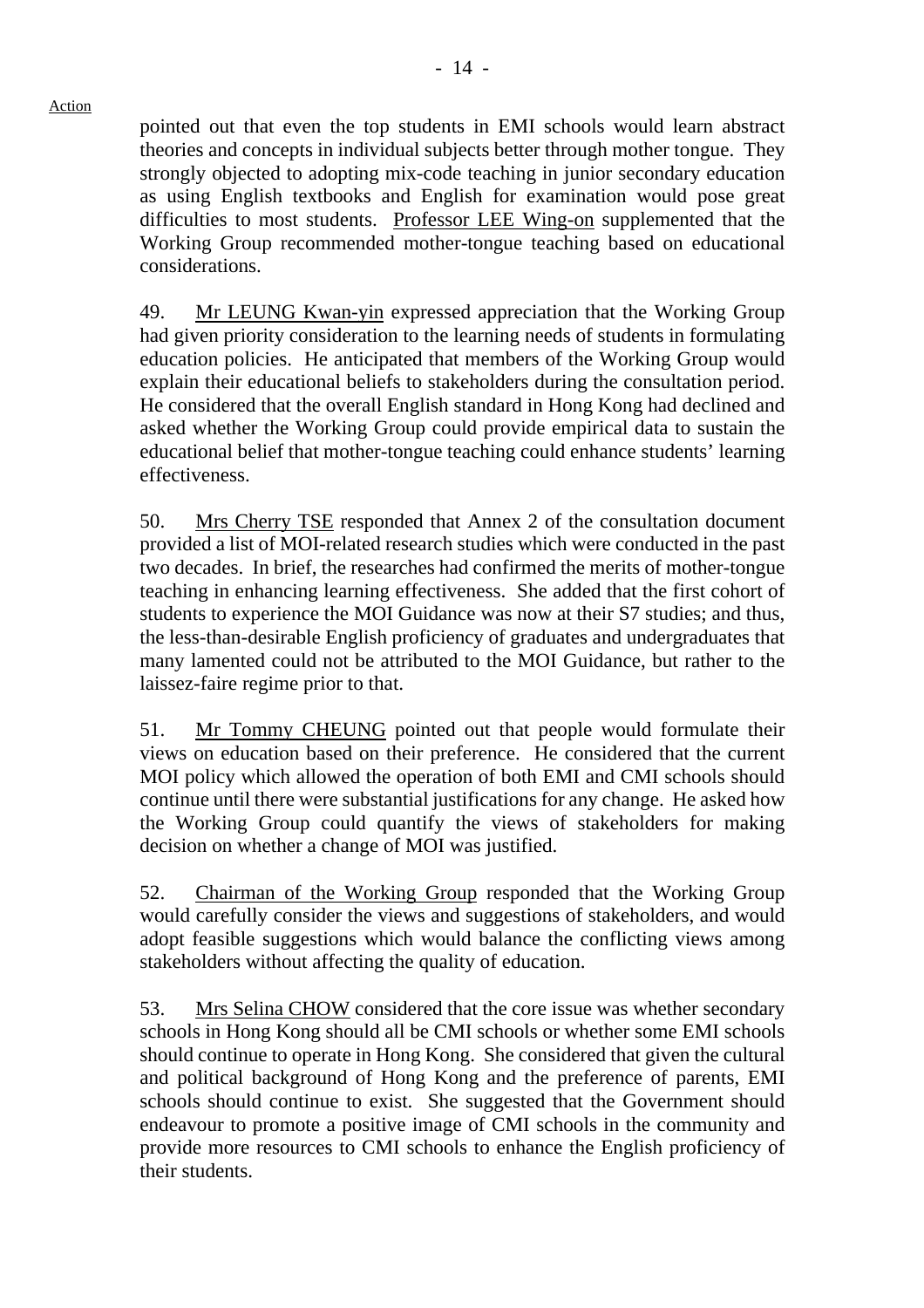54. Mrs Selina CHOW said that the Liberal Party supported the broad direction of mother-tongue teaching and opposed the within-school approach in adoption of MOI. She suggested that the Working Group should review the language proficiency requirement of EMI teachers and the six-year review mechanism to assess whether there should be any change to MOI adopted by individual schools. She considered that teachers in EMI schools should possess a higher qualification and flexibility should be allowed for change of MOI in CMI schools.

# Consultation and implementation

55. Ms Audrey EU asked whether the Working Group would extend the consultation period in response to parents' request for more time to study the proposals in the consultation document and exchange views with others on the pros and cons of mother-tongue teaching.

56. Chairman of the Working Group responded that the Working Group had considered the request of deputations expressed at the last meeting and would recommend to the Education Commission (EC) that the deadline of the consultation period be deferred to 2 July 2005. He pointed out that the Working Group had consulted a number of academics and primary and secondary school councils, and would make use of the extended consultation period to further consult the stakeholders, in particular parents and students, on the proposals in the consultation document. He added that the extension for two months would not affect the implementation of mother-tongue teaching and the new SSPA system in September 2007.

57. Ms Audrey EU suggested that the consultation period should be extended to the end of September 2005 as parents and students would have to concentrate on school and public examinations to be held in April to June 2005. She considered that the Working Group should provide sufficient time for parents to consider and discuss the proposals in the consultation document, and provide more valuable feedback to the Working Group for consideration.

58. Chairman of the Working Group replied that the Working Group had considered the feasibility of extending the consultation period to end of September 2005. However, this would imply a delay in the implementation of the new SSPA system in September 2007. He understood that many schools would not prefer such a delay. He further pointed out that the issues of MOI and SSPA should be dealt with in tandem as they were inextricable from the implementation perspective.

59. Mr CHEUNG Man-kwong said that no one would dispute the argument that students would learn best in their mother tongue which could be supported by the attainment of CMI students in Hong Kong Certificate of Education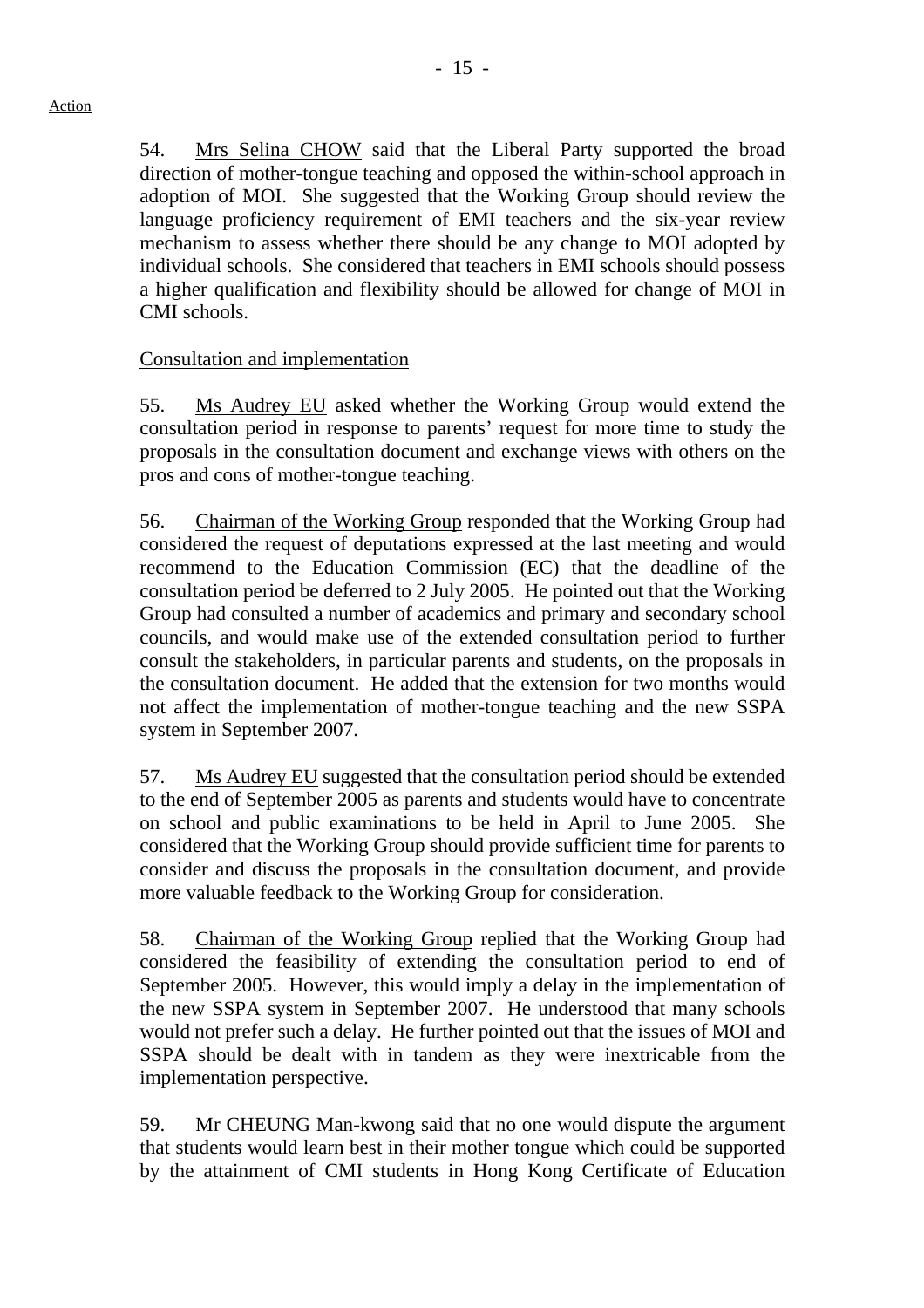Examination (HKCEE). He pointed out that the majority of parents were not convinced that mother-tongue teaching would not affect students' development of English proficiency in schools. He suggested that the Working Group should focus on publicizing the results of research findings and the successful cases to convince parents that students in CMI schools could learn and develop their proficiency in English as good as their counterparts in EMI schools.

60. Mr CHEUNG Man-kwong also considered that MOI policy should be implemented consistently in order to facilitate effective teaching in schools. He pointed out that there were divided views on MOI policy between CMI and EMI schools on the proposals in the consultation document. While many CMI schools were concerned about the prescribed criteria for conversion to EMI schools, many EMI schools had expressed reservations about the proposed six-year review mechanism to assess whether there should be any change to MOI adopted in individual schools. Mr CHEUNG considered it unlikely that extending the consultation period to July or September 2005 would enable the Working Group to reach a consensus with various stakeholders, given the diverse concerns of CMI schools and EMI schools, on the implementation of the MOI policy. Nevertheless, he considered that a longer consultation period might help resolve some of the disputes over the MOI policy. He asked whether the Administration would consider deferring the implementation of the MOI policy in order to provide stakeholders with more time to discuss the issues and narrow their disparity.

61. Chairman of the Working Group responded that the Working Group had all along maintained an open mind on MOI policy and SSPA mechanism. He stressed that the Working Group had carefully examined the views and suggestions of various stakeholders from both theoretical and practical point of views, and made its recommendations in the consultation document after in-depth discussions. He pointed out that the recommendations of the Working Group were in line with basic educational beliefs and ideals, and would balance the interests of the stakeholders. The Working Group, however, would continue to collect views and consider suggestions during the extended consultation period.

62. Chairman of the Working Group further said that he agreed to the view that stakeholders would be convinced of the merits of mother-tongue teaching when there were more data on students' performance in HKCEE. He pointed out that many students from EMI schools had decided to take the 2005 HKALE in Chinese on the grounds that they could express themselves better when using Chinese. He anticipated that the results of the 2005 HKCEE would reinforce the findings from previous HKCEE results that students learned best in their mother tongue.

63. Ms Emily LAU referred to the summary of views of deputations expressed at the meeting on 14 March 2005 [LC Paper No.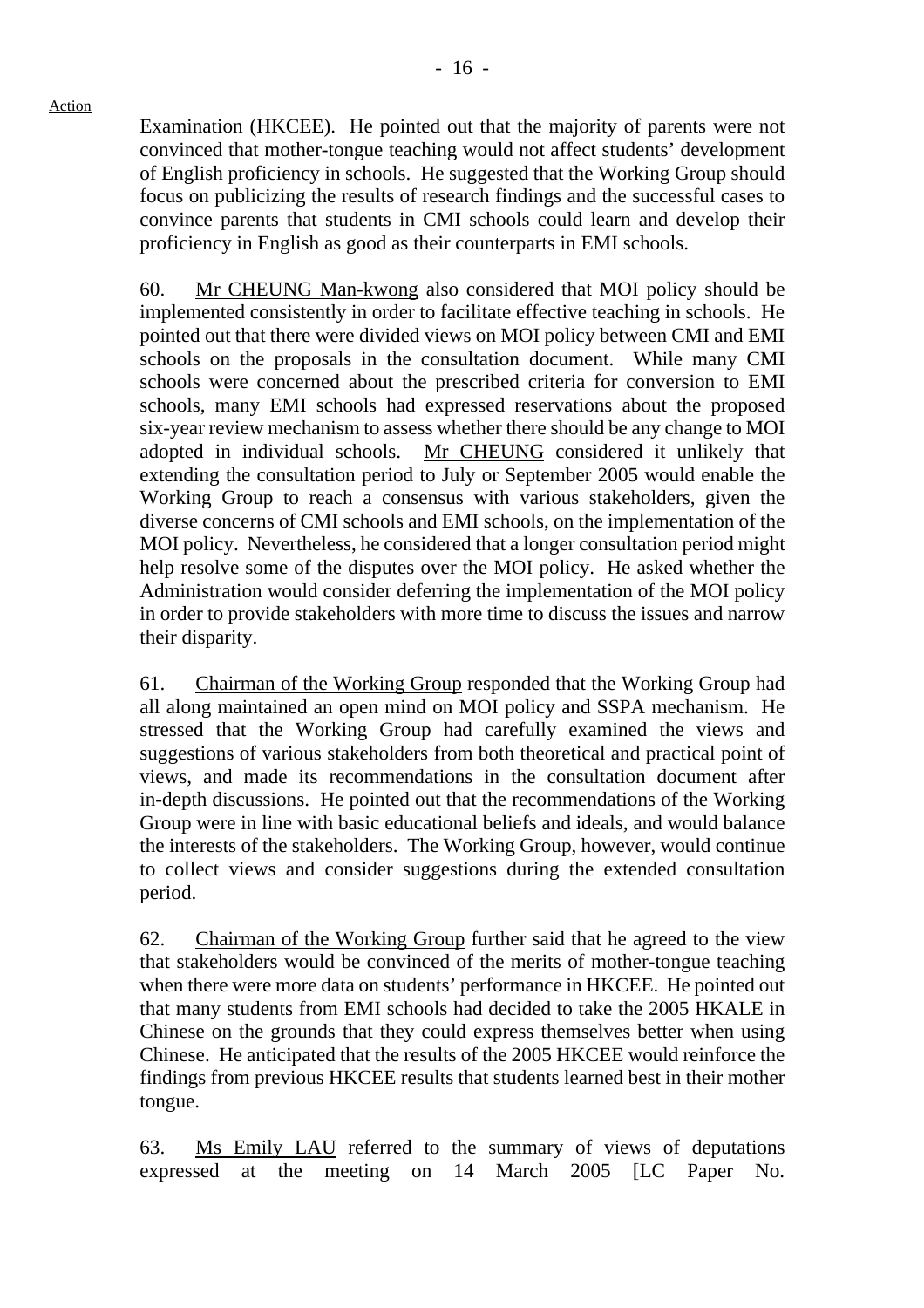CB(2)1186/04-05(02)] and said that there were clearly dissonant views on

implementation of mother-tongue teaching in secondary schools. She, however, considered that Hong Kong people recognised the need to compromise on controversial issues, and the stakeholders in the education sector might ultimately compromise on a course of implementation if their views were respected and their doubts were dispelled. She urged that the Working Group should exchange views with the deputations attending the meeting on 14 March 2005 with a view to minimising dissonant views on the matter.

64. Chairman of the Working Group reiterated that the Working Group in principle agreed to extend the consultation period in order to collect more views from parents and students. He pointed out that many parents were still unclear about the features and mechanisms in the education systems. For instance, many parents were unaware that for admission to most university programmes, universities would only require students to meet the minimum English standard and their admission decision actually hinged on a student's performance in the relevant content subjects. Many parents did not believe that in considering a student's performance in HKALE, universities would not be interested nor able to know whether the student had taken the examination in English or Chinese.

65. Mrs Cherry TSE said that subject to EC's approval on extending the consultation period, Chairman of the Working Group would arrange further meetings with the deputations. The Working Group Secretariat had in fact already touched base with the Pun U Association Wah Yan Primary School Parents Teachers Association with a view to arranging a session for exchange of views. She added that many parents had the mis-conception that students would automatically learn English better in EMI schools. The Working Group therefore would further explain to parents the merits and policy considerations of mother-tongue teaching during the extended consultation period. Ms Emily LAU urged that Chairman of the Working Group should meet as many deputations as possible before the deadline for consultation.

66. Dr CHEUNG Kwok-wah said that parents of different background had different expectations and held diverse views on the MOI policy. While some preferred to implement the recommended MOI proposals as soon as practicable, others preferred to defer implementation until they achieved a better understanding of the merits and demerits of mother-tongue teaching. Dr CHEUNG said that although he was inclined to defer implementing the related proposals until the benefits of mother-tongue teaching were well reflected by students' performance in HKCEE, the Working Group would have to finalise its recommendations on MOI policy and the SSPA mechanism by the end of the 2005 for implementation of the new SSPA mechanism from the 2007 school year. He added that allocation of more resources in education to enhance students' proficiency in English was the primary concern of parents.